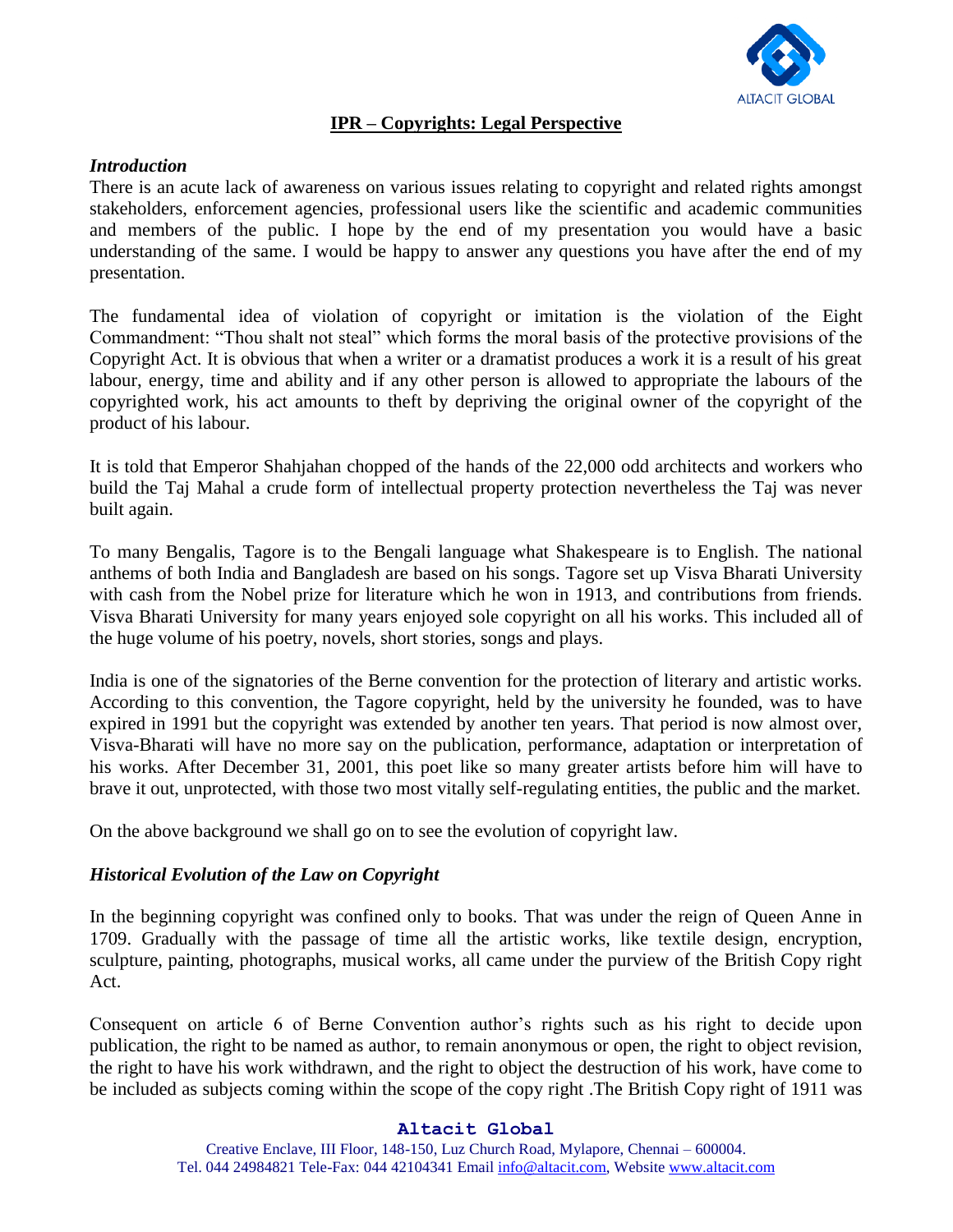

extended to cover the right to production of records and prevent unauthorized reproduction of recordings. The Indian Copy right Act of 1914 followed the steps of the British Act of 1911 ever since its enactment.

After independence the Act needed a thorough revision with the view of the advanced means of communication like broad casting and lithography. Accordingly Copyright Act of 1957 was re-enacted making a provision for establishment of Copyright Office and Copyright Board. The 1957 Act extended the period of copy right to 50 years, which has been extended to 60 in 1992.

The Act of 1957 was subsequently amended from in 1983, 1984, 1994, and 1999 to protect the intellectual property in Copyright to include the recent development in communication technology including Computer Software.

## *National & International Copyright Laws*

India became a signatory member to GATT and TRIPS and a member of WTO. Under its obligations India has carried out a number of amendments to its Intellectual Property Laws. With the amendment of Indian Copy right Act of 1957 in 1999, the Indian copyright laws are now of International standards.

To stay in harmony with the international community India has entered into many important Copyright treaties. The important treaties in the international arena are:

- I. Berne convention for the protection of Literary and Artistic works.
- II. Universal copyright Convention
- III. Convention for the protection of producers of phonograms against unauthorized duplication.
- IV. Multilateral Convention for the avoidance of double taxation of copy right Royalties
- V. Trade Related Intellectual Property Rights Agreements (TRIPS).

VI. International Convention for the Protection of Performers, Producers of phonograms and broadcasting organizations, better known as the "Rome Convention."

# *Copyright*

When a person creates a literary, musical, scientific or artistic work, he or she is the owner of that work and is free to decide on its use. That person (called the "creator" or the "author" or "owner of rights") can control the destiny of the work. Since, by law, the work is protected by copyright from the moment it comes into being, there is no formality to be complied with, such as registration or deposit, as a condition of that protection. Mere ideas in themselves are not protected, only the way in which they are expressed. The economic rights are the rights of reproduction, broadcasting, public performance, adaptation, translation, public recitation, public display, distribution, and so on. The moral rights include the author's right to object to any distortion, mutilation or other modification of his work that might be prejudicial to his honor or reputation. Both sets of rights belong to the creator who can exercise them. The exercise of rights means that he can use the work himself or can give permission to someone else to use the work or can prohibit someone else from using the work. The general principle is that copyright protected works cannot be used without the authorization of the owner of rights. Limited exceptions to this rule, however, are contained in national copyright laws.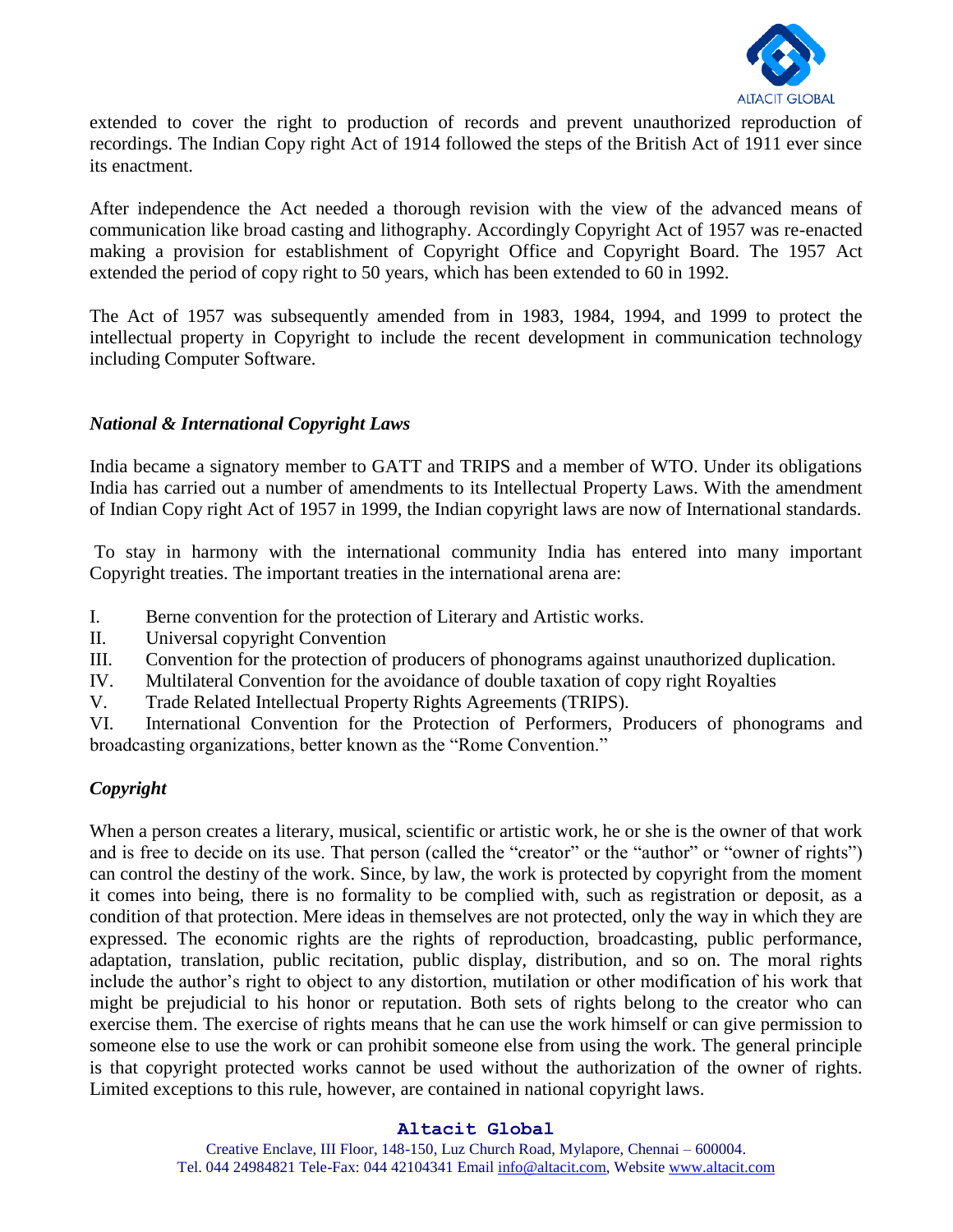

Copyright ensures certain minimum safeguards of the rights of authors over their creations, thereby protecting and rewarding creativity. Creativity being the keystone of progress, no civilized society can afford to ignore the basic requirement of encouraging the same. Economic and social development of a society is dependent on creativity. The protection provided by copyright to the efforts of writers, artists, designers, dramatists, musicians, architects and producers of sound recordings, cinematograph films and computer software, creates an atmosphere conducive to creativity, which induces them to create more and motivates others to create.

## *Term of Copyright*

The period for which the copyright subsists is the lifetime of the author plus sixty yeas from the calendar year in which the author dies. Where there are joint authors, the term of sixty years commences from the beginning of the calendar year in which the last of them dies. When the author is anonymous the sixty years shall be calculate from the year of the first publication.

Acquisition of copyright is automatic and it does not require any formality. However, certificate of registration of copyright and the entries made therein serve as prima facie evidence in a court of law with reference to dispute relating to ownership of copyright.

There are different rights conferred by the copyright law they are:

- 1. Reproductive rights
- 2. Performing rights
- 3. Recording rights
- 4. Motion picture rights
- 5. Broadcasting rights
- 6. Translation & adoption rights.
- 7. Moral rights
- 8. Neighbouring rights.

## *Assignment Of Copyright*

The owner of the copyright can assign any one or more of his numerous rights or any combination of those rights. It can be limited to the areas or may be worldwide. It can also be limited to parts of a single right. Publication rights and performing rights can be assigned to more than one person. Copyright may be assigned for a period of years or for the duration of whole period. The assignment must be in writing, signed, and witnessed.

The terms of the assignment will have to be drafted carefully so that they represent correctly what is intended to be assigned and nothing more and nothing is left vague. An agreement without consideration is not enforceable. Oral agreement, a mere delivery of the work or a mere receipt for money received does not create any assignment. Assignee of copyright can sue the owner of the copyright if the owner infringes the rights of the assignee. Copyright being a property can be transferred by document and can be bequeathed by will. The rules of succession will apply in the case of intestate succession.

The difference between the licence and assignment is that while assignment transfers title in the copyright, the licence merely permits certain things to be done by the licensee. The following chief differences to be noted. The assignee being vested with the title of the copyright he may re-assign. The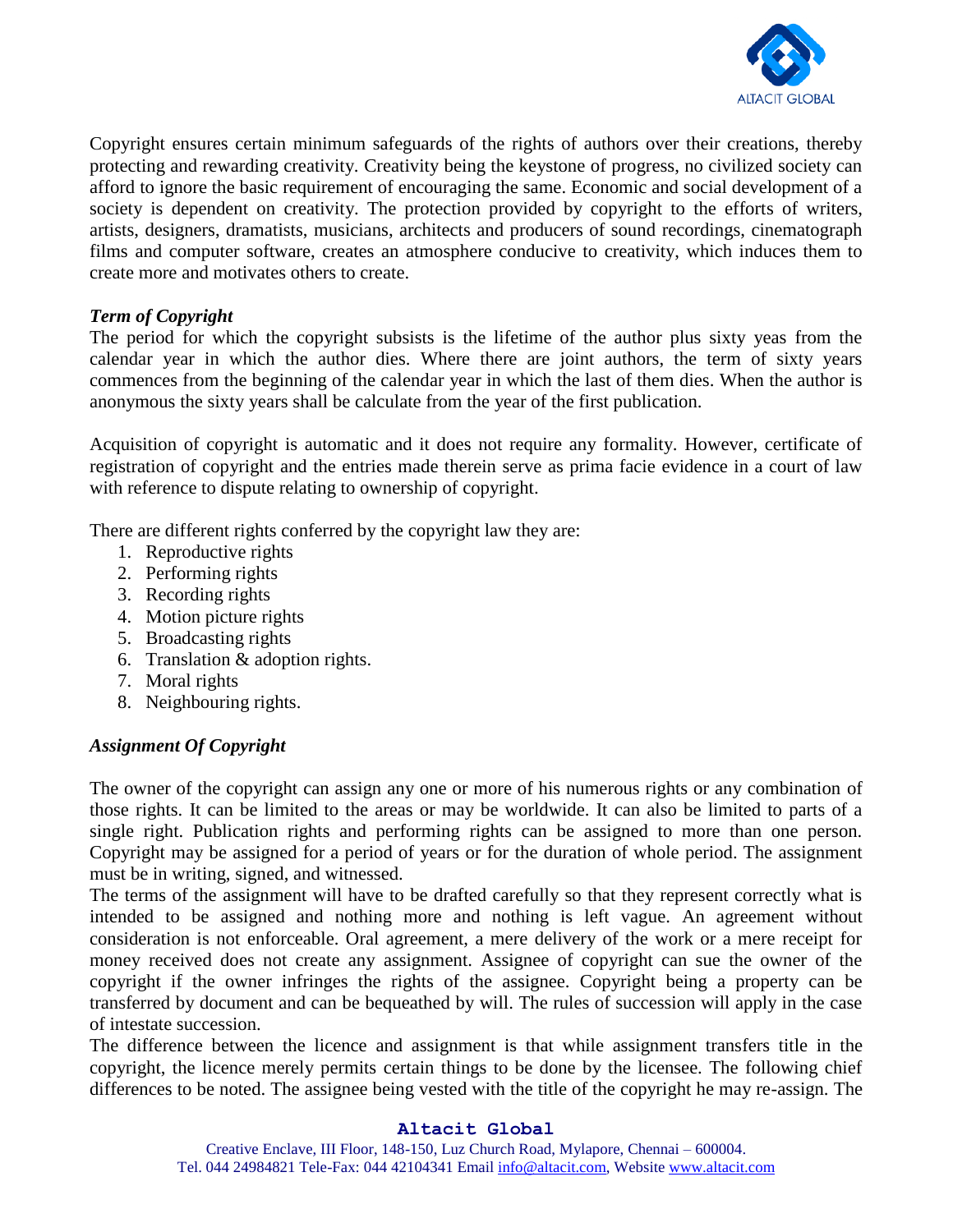

licence is personal and therefore not transferable. Furthermore, the assignee can sue for infringement without joining the assignor. The licensee cannot sue in his own name for infringement of copyright since the copyright belongs to the licensor.

# *Copyright Infringements*

The following are some of the commonly known acts involving infringement of copyright:

- i. Making infringing copies for sale or hire or selling or letting them for hire
- ii. Permitting any place for the performance of works in public where such performance constitutes infringement of copyright
- iii. Distributing infringing copies for the purpose of trade or to such an extent so as to affect prejudicially the interest of the owner of copyright
- iv. Public exhibition of infringing copies by way of trade; and
- v. Importation of infringing copies into India.

## *Defences against infringement*

Unconscious and innocent infringement are not defences under the Copyright Act.

## *Fair Use*

Subject to certain conditions, a fair deal for research, study, criticism, review and news reporting, as well as use of works in library and schools and in the legislatures, is permitted without specific permission of the copyright owners. In order to protect the interests of users, some exemptions have been prescribed in respect of specific uses of works enjoying copyright. Some of the exemptions are the uses of the work:

- i. For the purpose of research or private study,
- ii. For criticism or review,
- iii. For reporting current events,
- iv. In connection with judicial proceeding,
- v. Performance by an amateur club or society if the performance is given to a non-paying audience, and
- vi. The making of sound recordings of literary, dramatic or musical works under certain conditions.

## *Remedies against infringement*

The remedies available against infringement are 1) Civil 2) Criminal 3) Administrative.

All the three remedies are independent and can be pursued simultaneously or separately.

# **Civil remedies** are :-

i) Suit for injunction: Restraining the impending infringement or continuing infringement. The reliefs claimed may be in the form of perpetual injunction i.e., permanently restraining the defendant from infringing the copyright or may be in the form of mandatory injunction, directing the defendant to withdraw, handover or destroy the infringing works and articles.

ii) Suit for damages: Damages can be claimed- (1) as an amount of loss sustained by the holder of copyright by reason of infringement (2) as an amount representing the profits made by the infringer and (3) as an amount representing the value of infringing copies. The first two relief's are alternative to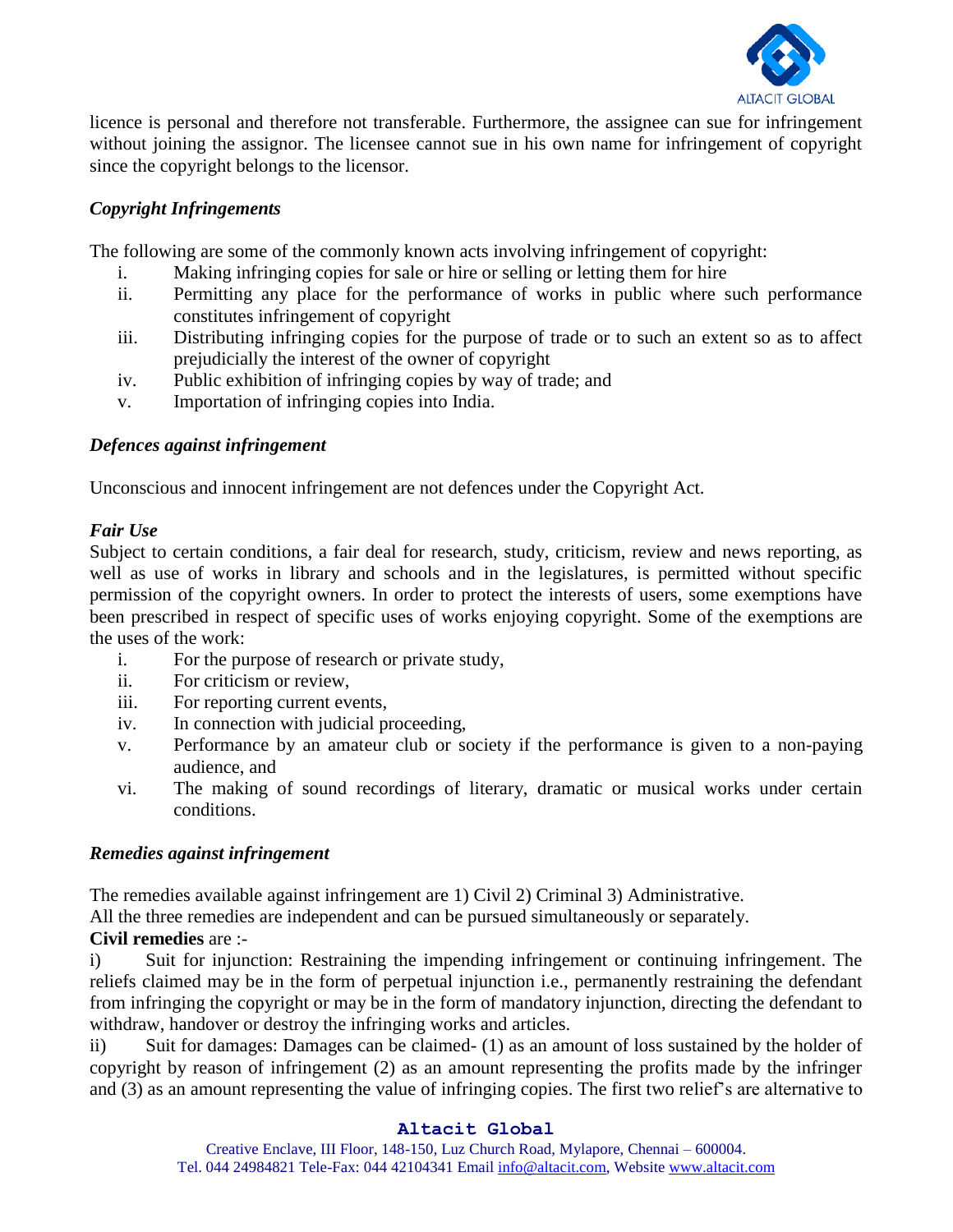

one another i.e. one of the two but not both can be claimed. The third relief is however in addition to one of the two others.

If a person claims the damages as a loss suffered by him he cannot opt for profits made by the infringer. Conversely if a person claims profits gained by the infringer as damages he cannot claim damages as loss suffered by him.

The above suits can be presented before a Civil Court of competent jurisdiction within the territorial limits in which the plaintiff resides or the cause of action arises. The procedure required to be followed is the procedure prescribed in the Civil Procedure Code. The limitation for filing the suit is three years from the date when the cause of action arises.

### *Criminal Remedies*

The owner of copyright and also any other person can initiate criminal proceedings, by filing a complaint before the competent First Class Magistrate within whose jurisdiction, the plaintiff resides or the infringement takes place or deemed to have taken place. Only those who are affected by the infringement can initiate prosecution.

#### *Collective Administration*

Collective administration of copyright is a concept where management and protection of copyright in works are undertook by a society of owners of such works. Obviously no owner of copyright in any work can keep track of all the uses others make of his work. When he becomes a member of a national copyright society, that society, because of its organisational facilities and strength, is able to keep a better vigil over the uses made of that work throughout the country and collect due royalties from the users of those works. Because of the country's membership in international conventions, the copyright societies are able to have reciprocal agreements with similar societies in other countries for collecting royalties for the uses of Indian works in those countries. From this it can automatically be inferred that it will be in the interests of copyright owners to join a collective administration organisation to ensure better protection to the copyright in their works and for reaping optimum economic benefits from their creations. Users of different types of works also find it easy to obtain licences for legal exploitation of the works in question, though the collective administrative society.

#### *Challenges & New issues to Copyright Law*

- Computer Programs.
- Computer Programming Languages.
- Electronic Signatures.
- Automated Data Bases.
- Online Works and Online Music.
- Internet Transmissions.
- Book Publishing.

Computer programs are protectable under the copyright law and can be registered with the Copyright office as literary works, regardless of their medium. Because of the ease of registration and modest filing fees, numerous authors have registered their computer programs with the Copyright office.